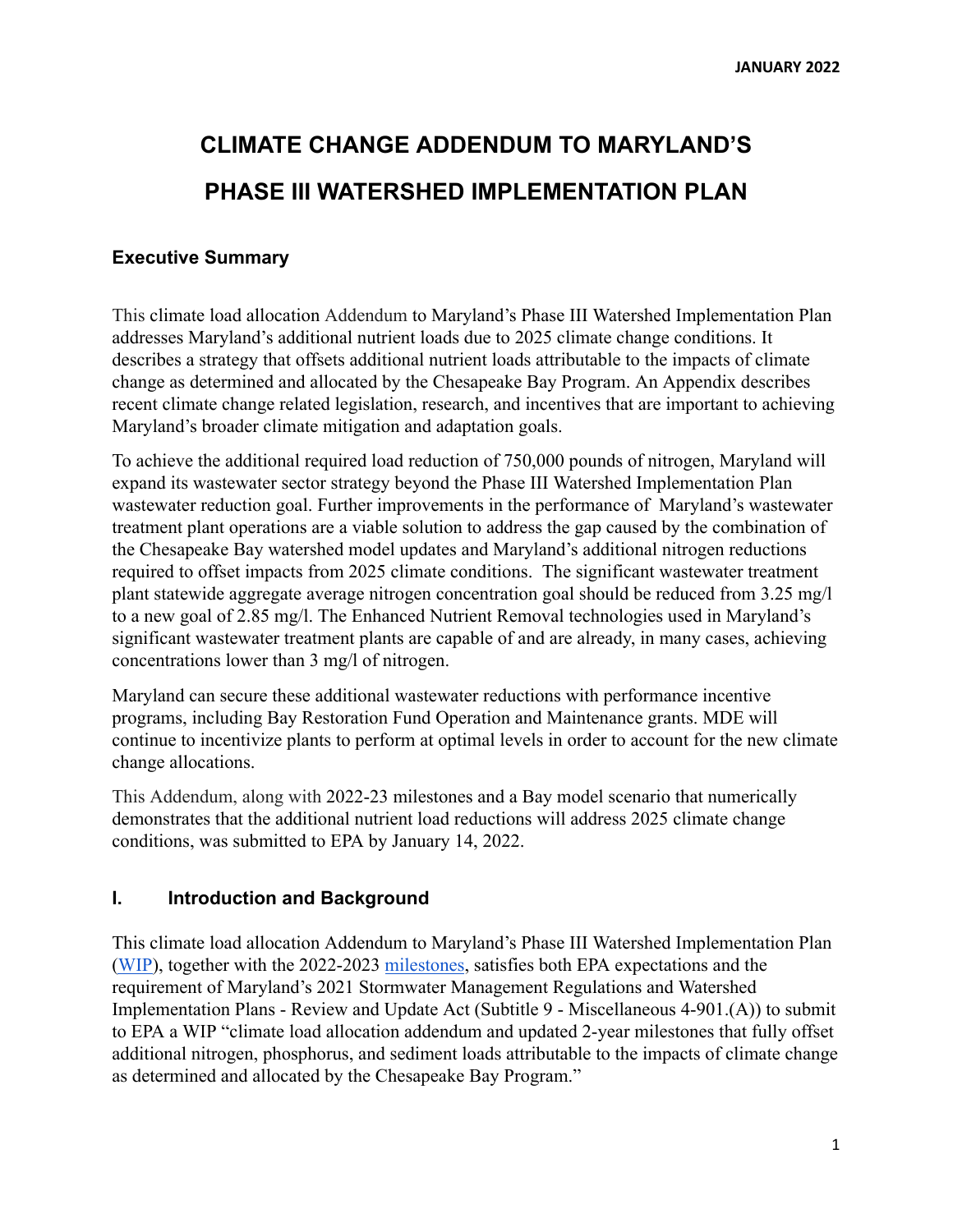The Chesapeake Bay TMDL and successive [WIP](https://www.epa.gov/chesapeake-bay-tmdl/chesapeake-bay-watershed-implementation-plans-wips) planning targets were established based on 1995 climate conditions. In March 2018, the Chesapeake Bay Partnership Principals' Staff Committee [\(PSC\)](https://www.chesapeakebay.net/who/group/principals_staff_committee), who represent the Chesapeake Bay jurisdictions, EPA and the Chesapeake Bay Commission, agreed that the Phase III WIPs would include a narrative strategy to address changes in climate between 1995 and 2025. As part of the same decision, the PSC agreed to refine the climate modeling and assessment framework based on improved understanding of the science of the impacts of climate change.

The partnership further committed to adopting revised numerical climate change targets by 2021 using updated versions of the [Chesapeake Bay Program'](https://www.chesapeakebay.net/who/partners)s (CBP) modeling tools. Changes were made to model inputs of rainfall, air temperature, wetland area, sea level rise, and ocean temperature and salinity. Watershed delivery of nitrogen, phosphorus, and sediment were modeled using improved processes to capture the effects of climate change on watershed loads. In 2020, the CBP revised and adopted the jurisdictions' climate change targets. More information on modeling and Maryland's WIP can be found in Section III of this Addendum.

At its December 17, 2020 meeting, the PSC approved the Partnership recommendation that jurisdictions will be expected to address additional nutrient loads due to 2025 climate change conditions in a Phase III WIP addendum and/or 2-year milestones beginning in 2022. EPA [expects](https://www.chesapeakebay.net/channel_files/42025/accounting_for_climate_change_wips-milestones_v5.14.2021_.pdf) each jurisdiction to also submit a Bay model input scenario that numerically demonstrates that the additional nutrient load reductions will address 2025 climate change conditions. According to the CBP, sediment targets for 2025 climate change conditions will be developed after the overall modeling scenario addressing 2025 climate change is finalized.

This climate load allocation Addendum to Maryland's Phase III Watershed Implementation Plan (WIP) describes a strategy that offsets additional loads attributable to the impacts of climate change as determined and allocated by the Chesapeake Bay Program (CBP). The Appendix to this Addendum also describes recent climate change related legislation, research, and incentives that are important to achieving Maryland's broader climate mitigation and adaptation goals.

# **II. Chesapeake Bay TMDL WIP Climate Load Allocation Addendum**

The strategy described in this Addendum addresses the load reduction gap between Maryland's Phase III WIP commitments and CBP climate change allocations. The Maryland Department of the Environment (MDE) and its local partners will implement the Addendum on or before December 31, 2025.

EPA expects Bay jurisdictions to account for 2025 climate change conditions in the Phase III WIPs, addendums, and/or two-year milestones. EPA stated that "unless they have already done so in their existing Phase III WIPs, jurisdictions will be expected to account for additional nutrient pollutant loads due to 2025 climate change conditions in a Phase III WIP addendum or two-year milestones beginning in 2022." In addition, EPA expects jurisdictions to submit 2022-2023 milestones by January 14, 2022 that include programmatic and numeric milestones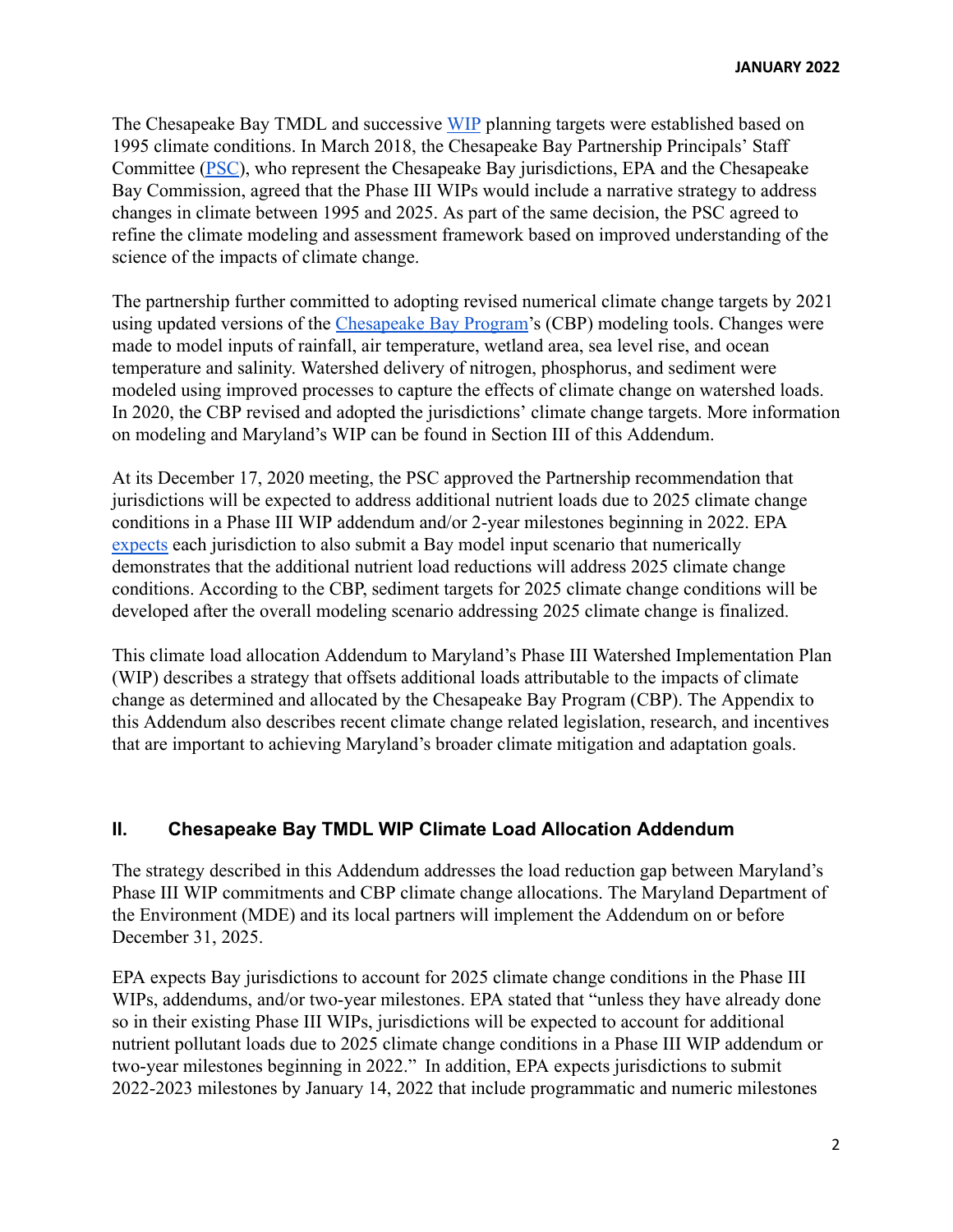for key Best Management Practices. If a jurisdiction chooses to address climate change conditions via a Phase III WIP Addendum, it is due January 14, 2022.

# **A. Strategy to Fully Offset Additional Climate Change Loads by 2025**

In its Phase III WIP, submitted to EPA in 2019, Maryland committed to additional nutrient load reductions beyond its Phase III WIP targets. The 2017 Bay watershed model used by CBP to evaluate Maryland's Phase III WIP indicated that the nitrogen load reduction achieved by implementing the WIP would provide a surplus of 1.0 million pounds of nitrogen and a surplus of 0.44 million pounds of phosphorus beyond the EPA targets. These additional reductions not only provided Maryland with a margin of safety, but more importantly, provided a surplus that could be applied toward achieving the anticipated climate change allocations.

In 2020, the CBP revised and adopted the jurisdictions' climate change targets. These revised CBP allocations require Maryland to reduce an additional 1.142 million pounds of nitrogen and 111,000 pounds of phosphorus per year to address Bay water quality impacts due to 2025 climate change conditions. The most recent version of the Bay watershed model (updated in 2019) indicates that after factoring in the revised climate change allocations, Maryland is now facing a nitrogen load reduction deficit of about 750,000 pounds per year, but still has a surplus reduction of about 218,000 pounds of phosphorus. Therefore, this climate strategy will focus on addressing the nitrogen load reduction deficit. See Section III for a more detailed explanation of the load reduction gap and model updates.

Maryland's Phase III WIP includes robust strategies that are achievable, balanced, and locally-driven, with implementation in the agricultural and wastewater sectors as the main drivers for nutrient reductions. To close the nutrient reduction gap described above, Maryland will expand on one of its wastewater strategies, the improvement of WWTP performance with grants and other incentives. This represents the most effective and timely strategy to ensure climate load reductions are fully implemented by the 2025 restoration deadline.

The Enhanced Nutrient Removal technologies used in Maryland's significant wastewater treatment plants (WWTPs) are capable of and are already achieving concentrations lower than 3 mg/l of nitrogen. Further improvements in the performance of the State's WWTP operations are a viable solution to address the gap caused by the combination of Chesapeake Bay model updates and Maryland's additional nitrogen reductions required to offset impacts from 2025 climate conditions. Using the Maryland Department of Planning growth rates by county, it is anticipated that the 2025 statewide significant WWTP (capacity  $> 0.5$  million gallons per day (MGD)) annual flow will be around 600 MGD. For this aggregate flow, each reduction of 0.1 mg/L in nitrogen concentration in plant effluent yields a load reduction of about 180,000 pounds of nitrogen per year. To achieve a reduction of 750,000 pounds of nitrogen in the wastewater sector beyond the Phase III WIP wastewater reduction goal, the statewide aggregate average nitrogen concentration goal should be reduced from the Phase III WIP goal of 3.25 mg/l to a new goal of 2.85 mg/l.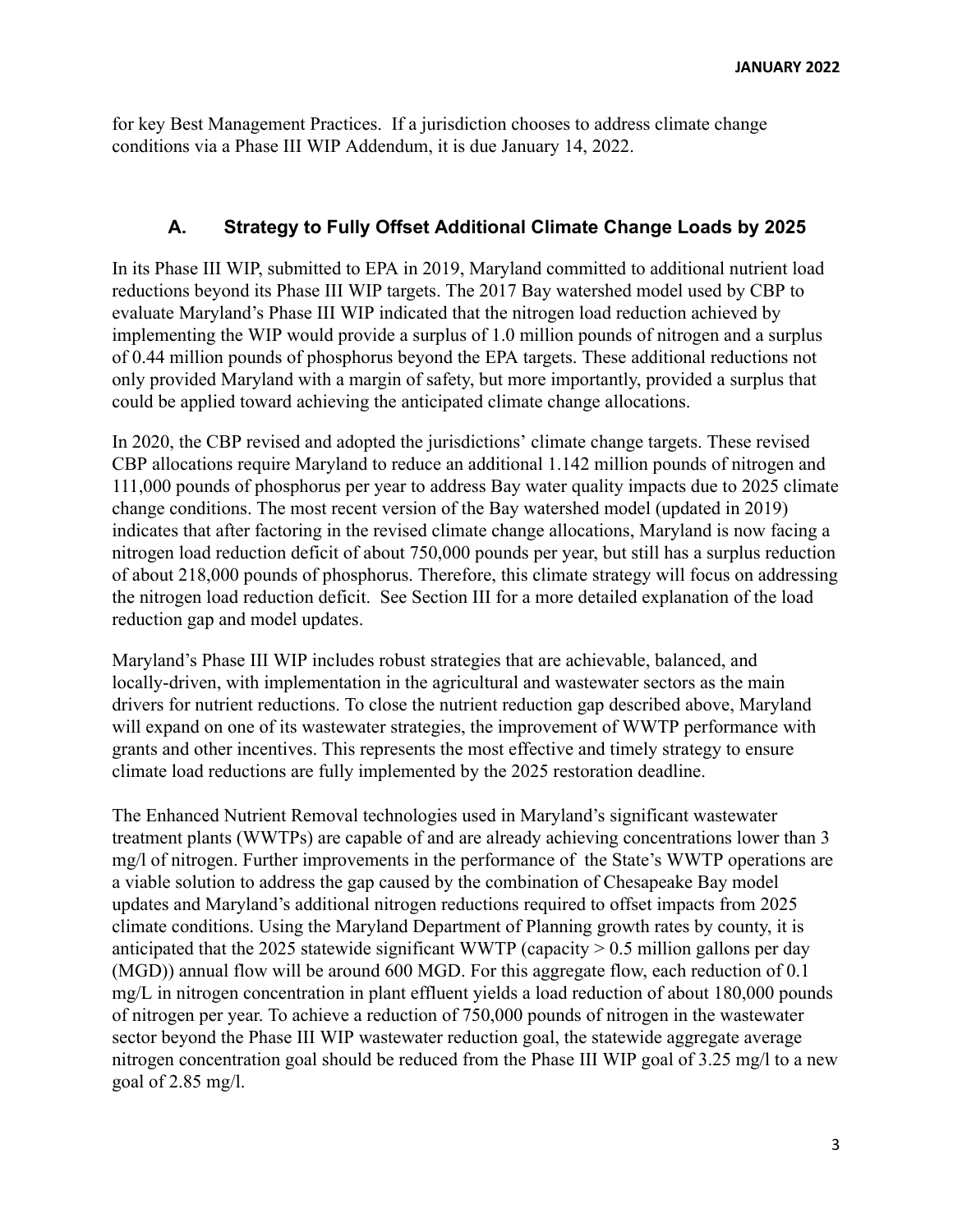Maryland can secure these additional WWTP reductions from two main performance incentive programs: the Bay Restoration Fund (BRF) Operation and Maintenance (O&M) grants and the Clean Water Commerce Act (CWCA). The most reliable and cost effective wastewater incentive program to achieve Maryland's Bay restoration goals by 2025, including the climate allocations, is the BRF O&M grant. MDE will continue to incentivize WWTPs to perform at optimal levels in order to account for the new climate change allocations. This O&M assistance will provide additional financial incentive to WWTPs, beyond the current base O&M grant, to achieve an aggregate average nitrogen concentration goal of 2.85 mg/l or less by 2025. As we approach the year 2025, if Maryland is not close to attaining the 2.85 mg/l aggregate average significant WWTP concentration goal, the shortfall should be addressed constructively by considering enhancements to these financial incentives. MDE will continue to provide incentives not only through the BRF O&M grant but also through the CWCA. See Section B for more information on the BRF and CWCA.

Planning to achieve these additional load reductions through pollution source sectors other than the wastewater source sector is difficult and costly. It is unrealistic that they would be able to complete the implementation necessary to address additional load reductions of this magnitude by 2025. With this expanded WWTP performance incentive strategy, Maryland will be achieving cost-effective nutrient load reductions. In addition to the cost savings, water quality is likely to improve in the near term, as better WWTP performance will result in rapid nutrient reductions from WWTPs and lower nutrient loads to the Bay. Maryland will continue to incentivize WWTP nutrient load reductions and agricultural best management practices to meet the 2025 restoration deadline, while the stormwater and septic sectors continue their steady progress and build the capacity to maintain those nutrient reductions beyond 2025.

The Appendix (attached) describes recent achievements and expected advances in stormwater management, including climate change resiliency strategies. Stormwater practices are expensive, do not reduce much nitrogen relative to wastewater and agricultural practices, and take longer to implement and produce environmental results; however, stormwater management practices provide important co-benefits, such as climate mitigation and adaptation, healthier communities and wildlife habitat that are not achieved with additional wastewater treatment. Maryland continues to prioritize implementation of green infrastructure, environmental site design, and natural filters to reduce flooding, heat island effect, increase resiliency, and to maintain our Bay restoration goals into the future. For more information on MDE's plans to update stormwater quantity standards and stormwater management regulations, please see the 2021 report [Advancing Stormwater Resiliency in Maryland](https://mde.maryland.gov/Documents/A-StorRMreport.pdf).

# **B. Bay Restoration Fund and Other Incentives**

Maryland [Senate Bill 320 \(Bay Restoration Fund\)](http://mlis.state.md.us/2004rs/billfile/sb0320.htm) (BRF) was signed into law on May 26, 2004. The main purpose of the bill was to create a dedicated fund, financed by wastewater treatment plant users, to upgrade Maryland's WWTPs with [enhanced nutrient removal \(ENR\)](https://mde.state.md.us/programs/Water/BayRestorationFund/Pages/enr.aspx) [technology](https://mde.state.md.us/programs/Water/BayRestorationFund/Pages/enr.aspx) so they are capable of achieving wastewater effluent quality of 3.0 mg/l total nitrogen and 0.3 mg/l total phosphorus. A similar fee paid by septic system users is utilized to reduce nitrogen loading to the Bay. As of June 2020, through its BRF Wastewater Fund, Maryland has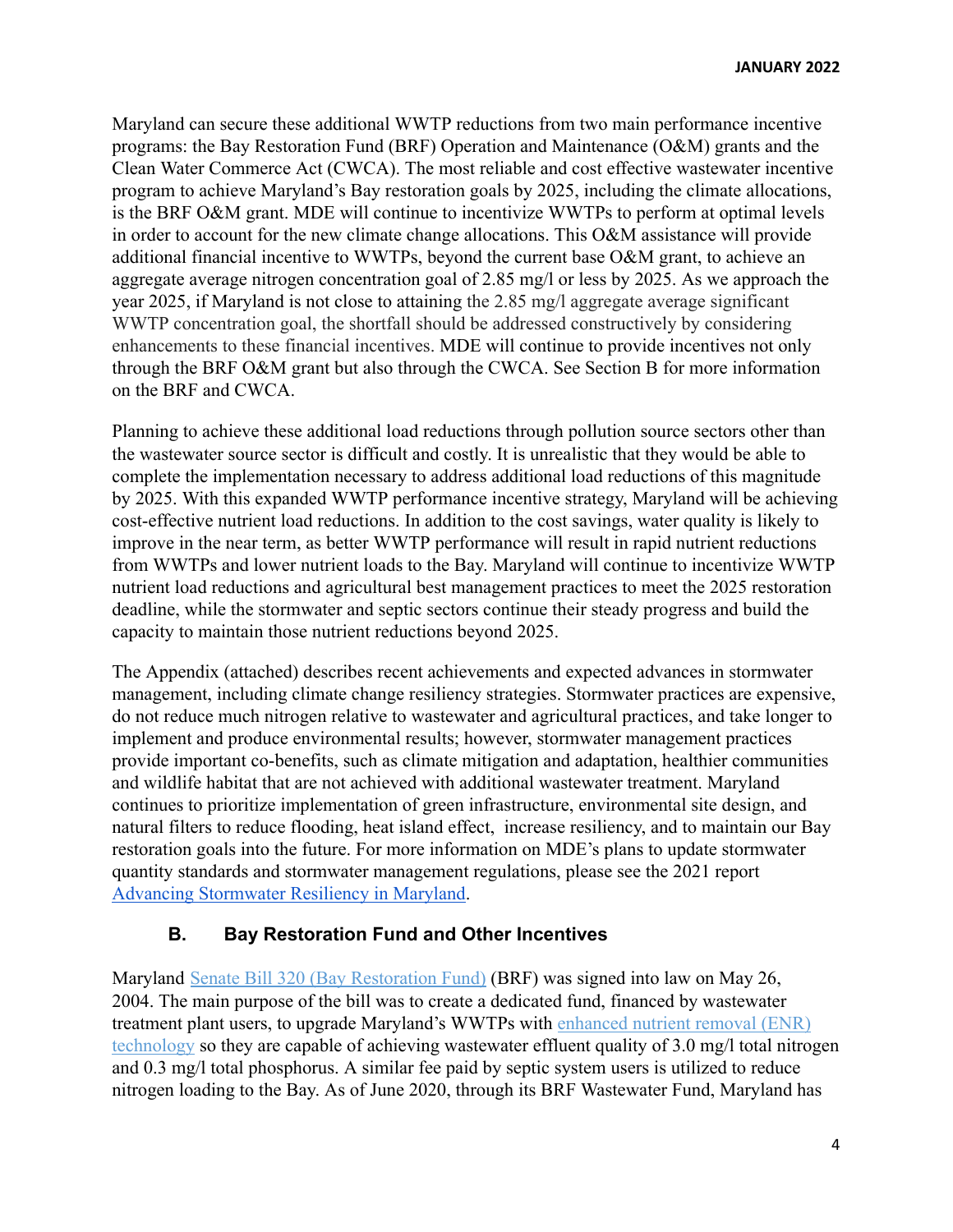provided [\\$1.314](https://mde.maryland.gov/programs/Water/BayRestorationFund/Documents/2021%20BRF%20Report-Final%201.6.2021.pdf) billion in ENR grants to build ENR treatment facilities at significant WWTPs. As a result of these capital expenditures, the significant WWTPs (flow capacity  $> 0.5$  MGD) received annual effluent limits of 4 mg/L of nitrogen and 0.3 mg/l of phosphorus in their discharge permits. To help in achieving these discharge permit limit concentrations, the BRF also provides funding as a grant for operation and maintenance costs (O&M) to WWTPs upgraded to ENR treatment levels. MDE is authorized to provide up to 10% of the BRF Wastewater revenue toward O&M grants.

These BRF O&M grants are given to WWTP facilities only after they achieve effluent concentrations lower than ENR levels. The grants are given every year after MDE analyzes the entire previous year discharge monitoring data for each facility. The ENR technologies used in Maryland's WWTPs have achieved concentrations lower than 3 mg/l of nitrogen and 0.3 mg/l of phosphorus. In 2021, the BRF regulations were amended and the BRF O&M grant can now be distributed in a way that pays for nutrient load reductions below the current grant threshold of 3.0 mg/l of nitrogen and 0.3 mg/l of phosphorus, providing additional grants to incentivize facilities achieving better than ENR.

In addition to the BRF grants already discussed, the [Clean Water Commerce Act \(CWCA\)](https://mgaleg.maryland.gov/2021RS/bills/sb/sb0119T.pdf) can also be used to incentivize additional nitrogen reductions for Maryland's WWTPs . The CWCA was designed to incentivize reductions below 3.0 mg/l of nitrogen and 0.3 mg/l of phosphorus. Some county-owned facilities have taken advantage of this incentive to achieve nutrient concentrations below the ENR limits.

# **III. More Information on the Chesapeake Bay Model and Phase III WIP**

[Maryland's Phase III WIP](https://mde.maryland.gov/programs/Water/TMDL/TMDLImplementation/Pages/Phase3WIP.aspx) targets for Bay restoration are 45.8 million pounds of total nitrogen per year and 3.68 million pounds of total phosphorus per year. During the 2017 mid-point assessment, the CBP estimated that Maryland had achieved its aggregate phosphorus Phase III WIP target. Therefore, for the period 2021 to 2025, Maryland needs to focus specifically on nitrogen load reductions.

Implementation in the agricultural and wastewater sectors are the Phase III WIP's main drivers of nutrient reduction. Maryland's Phase III WIP nutrient reduction goals in the agricultural sector are 4.6 million pounds of nitrogen and 0.17 million pounds of phosphorus. For wastewater, by upgrading the last few major wastewater treatment plants (WWTP) and by incentivizing better WWTP performance with grant funding, load reductions in the wastewater sector are expected to achieve 4.7 million pounds of nitrogen and 0.12 million pounds of phosphorus per year. This results in a combined total Maryland Phase III WIP nitrogen reduction of 9.4 million pounds per year and a combined total phosphorus load reduction goals of 0.29 million pounds per year. Both reductions are above and beyond the EPA nutrient load reduction targets, under the 2017 Chesapeake Bay model assumptions. Specifically, the nitrogen load reduction achieved by implementing Maryland's Phase III WIP provided a surplus of 1.0 million pounds of nitrogen reduction above the 8.4 million pounds of nitrogen reduction required to meet the EPA nitrogen target, and a surplus of 0.44 million pounds of phosphorus reduction above the phosphorus EPA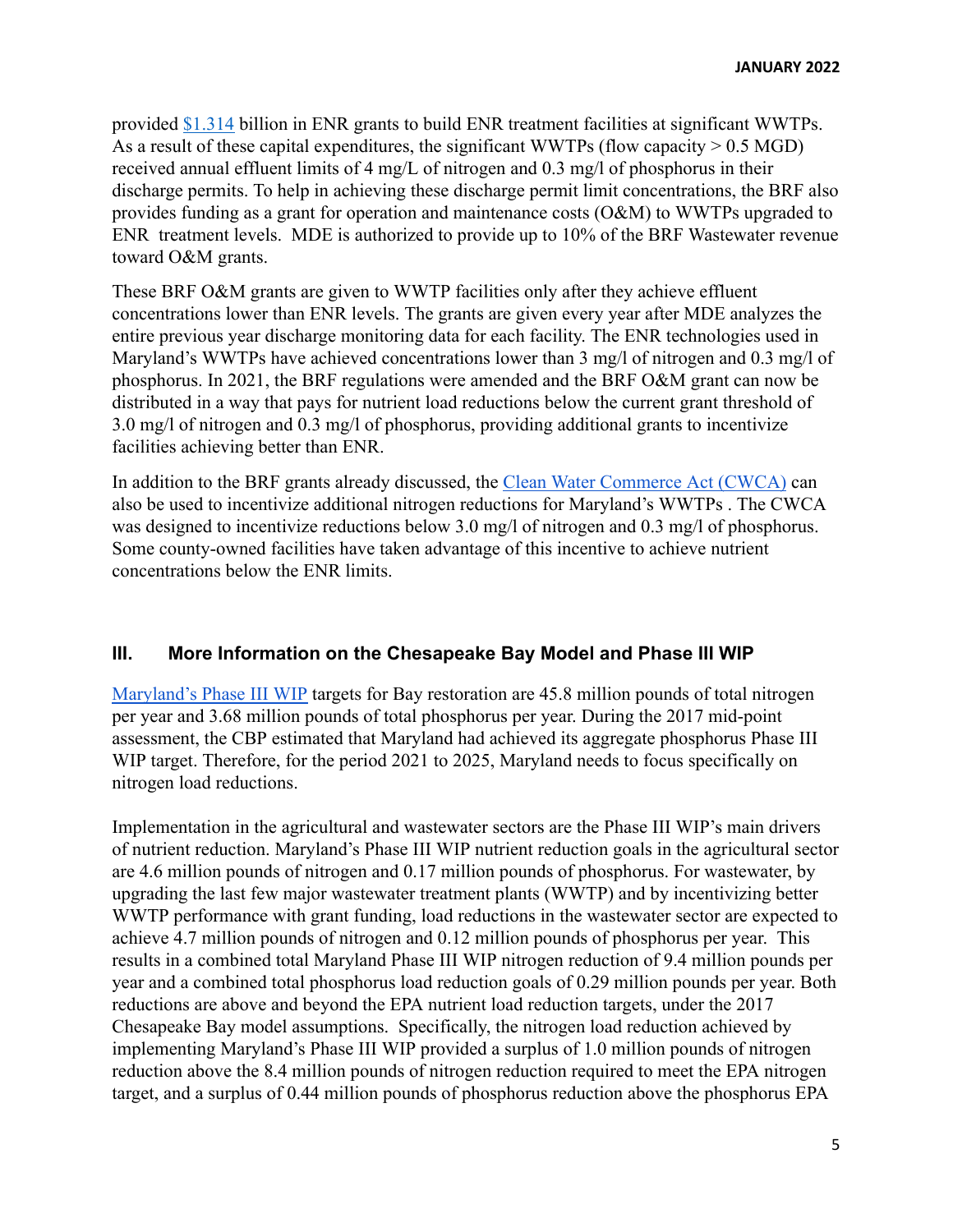target. These additional reductions not only provided Maryland with a margin of safety, but more importantly, provided a surplus that could be applied toward achieving the anticipated climate change allocations. Maryland's Phase III WIP demonstrated that the State had adequately planned for additional nitrogen and phosphorus loads associated with climate change under the 2017 Chesapeake Bay model assumptions.

Recent model updates, developed consistent with Partnership decisions and incorporating the latest science and information, were approved in 2020. The updated model [\(2019 model](https://cast.chesapeakebay.net/documentation/modeldocumentation)) had significant impacts on Maryland's Phase III WIP strategies. New model estimates show that the State will still meet its 2025 Phase III WIP planning targets, but there is insufficient reduction available to meet the additional load reductions associated with 2025 climate change conditions. The updated 2019 model indicates that after factoring in the recent climate change allocations, Maryland is now facing a nitrogen load reduction deficit of about 750,000 pounds, but still has a surplus load reduction of about 218,000 pounds of phosphorus. A comparison of the impacts of model revisions and climate change on Maryland's Phase III WIP goals is shown below.

|                                                                  | Nitrogen (pounds/year)                       |                                              | Phosphorus (pounds/year)                     |                                              |
|------------------------------------------------------------------|----------------------------------------------|----------------------------------------------|----------------------------------------------|----------------------------------------------|
|                                                                  | <b>Phase III WIP Target</b><br>45,830,000    |                                              | <b>Phase III WIP Target</b><br>3,680,000     |                                              |
|                                                                  | Phase III WIP<br><b>Goal (2017</b><br>Model) | Phase III WIP<br><b>Goal (2019</b><br>Model) | Phase III WIP<br><b>Goal (2017</b><br>Model) | Phase III WIP<br><b>Goal (2019</b><br>Model) |
|                                                                  | 44,666,425                                   | 45,435,828                                   | 3,233,970                                    | 3,351,247                                    |
| <b>Surplus</b><br>Phase III WIP<br>(Target - Goal)               | 1,163,575                                    | 394,172                                      | 446,030                                      | 328,753                                      |
| <b>Climate</b><br>Change<br><b>Allocation</b>                    | 1,142,000                                    |                                              | 111,000                                      |                                              |
| <b>Surplus/Deficit</b><br>(Phase III WIP<br>+ Climate<br>Change) | 21,575                                       | $-747,828$                                   | 335,030                                      | 217,753                                      |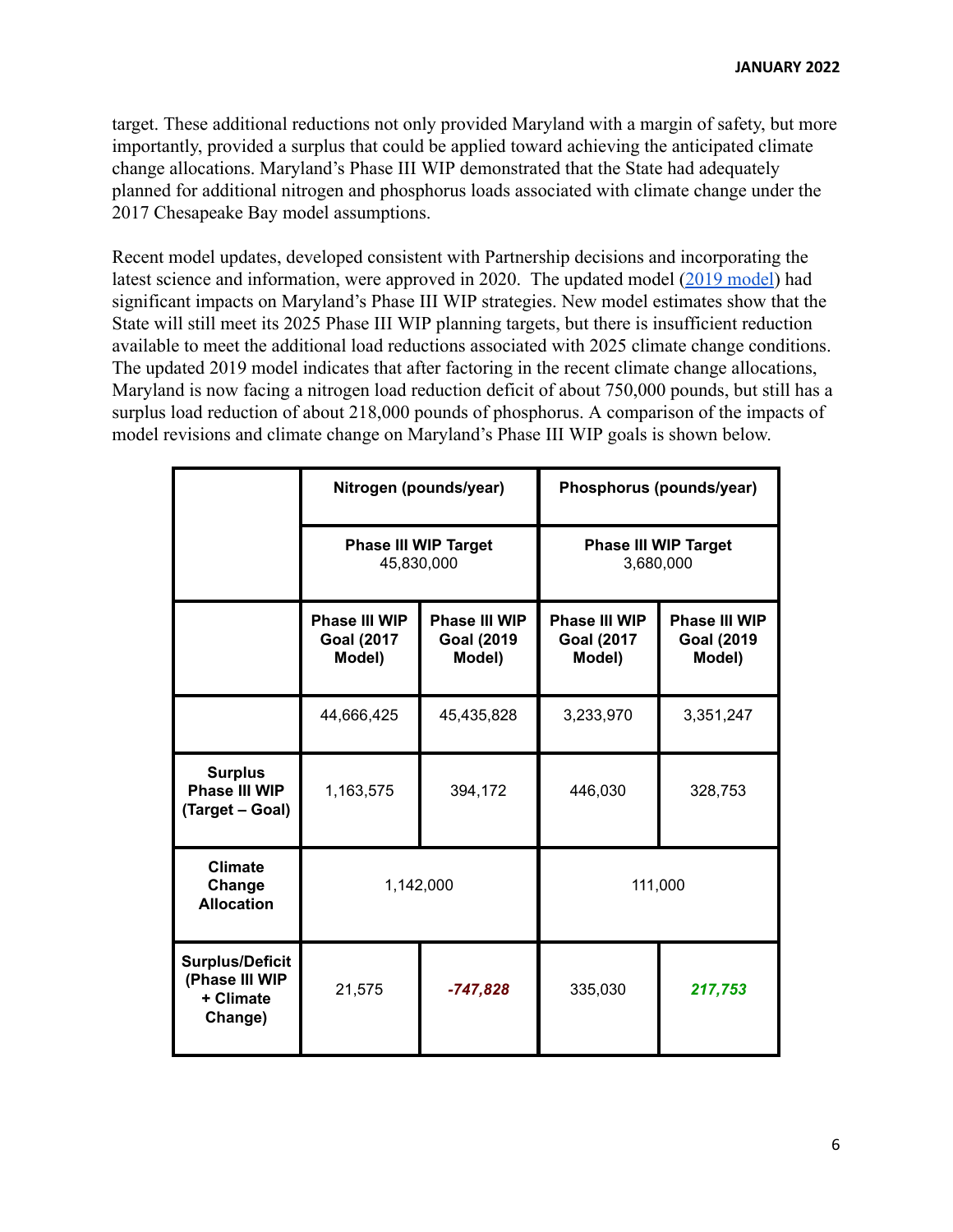# **APPENDIX**

*This Appendix is provided for additional information. The Appendix is not part of Maryland's Climate Change Addendum to address additional nutrient load reductions attributable to climate change by 2025. These programs and initiatives will be implemented in conjunction with the strategy described in the Addendum.*

## **Maryland Climate Accomplishments and Initiatives**

The Addendum describes the strategy to reduce nutrient loads attributable to climate change; however, there is more to addressing climate change than nutrient reductions. This section describes recent legislation, research, and incentives that are important to achieving Maryland's long-term Chesapeake Bay goals.

# **Highlights of Accomplishments and Initiatives Since 2019 Phase III WIP**

- **Offsetting Additional Pollution Due to Climate Change:** Maryland is finalizing a strategy to account for the reductions needed to offset predicted increases in nutrient loads caused by climate change by 2025. This will be provided in Maryland's Phase III WIP Load Allocation Addendum due to the EPA in January 2022.
- **Precipitation Research:** Maryland is closely engaged with researchers who are estimating the increased amount of rainfall in future storms, which will drive the design of resilient Bay restoration BMPs and other critical infrastructure.
- **Incentives and Funding:** Maryland agencies and other partners are revamping their grant and loan evaluation systems to give higher scores to funding requests that build climate resilience and climate co-benefits.
- **Accountability:** The Maryland [Commission](https://mde.maryland.gov/programs/Air/ClimateChange/MCCC/Pages/index.aspx) on Climate Change's Adaptation and Resiliency Workgroup has developed a draft Maryland Climate Adaptation and Resilience Framework that covers five key sectors and three intersectional focus areas that identify tangible goals, strategies and activities for future implementation and tracking.
- **Strategies by Sector:** All sectors, like agriculture, stormwater, wastewater and natural working lands are actively adapting programs and conducting pilot projects to mainstream climate change considerations into their business practices.
- **Legislative, Governance and Strategic Climate Frameworks:** Maryland's legislature has actively pursued climate change legislation that affects the planting of trees, stormwater management, flood control, the agricultural sector and resilience building in general. Maryland's Draft Climate Adaptation and ResilienceFramework proposes a suite of cross-framework priorities that provide direction, structure and accountability for implementing climate adaptation goals, many of which provide Bay restoration co-benefits.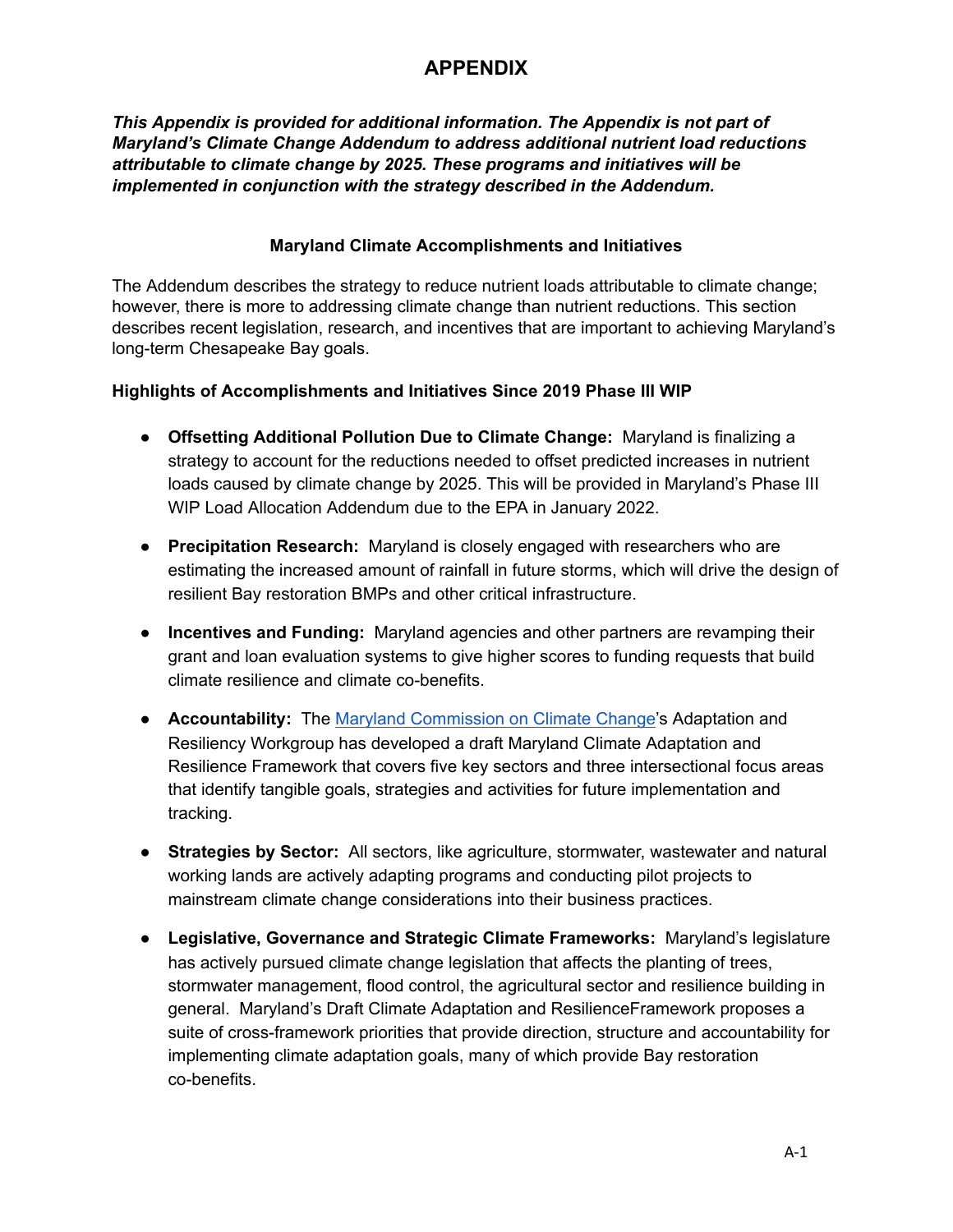**JANUARY 2022**

#### **Introduction**

In August 2019, Maryland published its Phase III Watershed Implementation Plan (WIP) to restore Chesapeake Bay by 2025. At that time Maryland included a Phase III WIP [section](https://mde.maryland.gov/programs/Water/TMDL/TMDLImplementation/Documents/Phase%20III%20WIP%20Report/Final%20Phase%20III%20WIP%20Package/Phase%20III%20WIP%20Document/Main%20Report-Phase%20III%20WIP-Final_Maryland_8.23.2019-2.pdf) on Climate [Change,](https://mde.maryland.gov/programs/Water/TMDL/TMDLImplementation/Documents/Phase%20III%20WIP%20Report/Final%20Phase%20III%20WIP%20Package/Phase%20III%20WIP%20Document/Main%20Report-Phase%20III%20WIP-Final_Maryland_8.23.2019-2.pdf) which highlighted the imminent risks of climate change and identified strategies that address both climate change management and Bay restoration. Although the climate section of the Phase III WIP provided bay-wide estimates of the increased pollution loads resulting from climate change, it did not quantify the pollution strategies for reducing Maryland's share of those loads. Current estimates of these additional loads are presented below.

The Principals Staff Committee (PSC), who represent the Bay-state governors, agreed that Bay jurisdictions must begin accounting for these additional nutrient and sediment loads in their 2022-2023 two-year milestones, through a Phase III WIP addendum, or both. Maryland has decided to do both, and is referring to these collectively as the Phase III WIP Climate Change Update. Maryland's Phase III WIP Climate Update consists of the following three components: (1) an updated climate section of the Phase III WIP that identifies the climate accomplishments and new initiatives planned since the Phase III WIP; (2) identification and quantification of the pollution reduction strategies that will be implemented by 2025 to reduce the increased climate-driven nutrient loads; and, (3) by January 15, 2022, the 2022/2023 programmatic and numeric milestones that will be implemented over that two year period to begin addressing those increased climate loads and help meet Maryland's overall Chesapeake Bay restoration goals. This document represents the first of those three components.

#### **Recent Accomplishments and New Initiatives:**

Although it has only been two years since completing the Phase 3 WIP, Maryland can report several accomplishments and new initiatives. These are organized by the relevant sections of the 2019 Phase III WIP Climate Section.

## **Climate Trends and Updated Bay Nutrient Reduction Accounting**

A variety of factors associated with climate change have an influence on how nutrients impact the dissolved oxygen of the Chesapeake Bay. These include sea level rise, increased water temperature and increased precipitation, which generates more nutrient laden runoff. The ocean water dilution caused by an estimated increase in volume of the Bay, due to sea level rise, is predicted to benefit water quality. However, increased temperature and runoff are predicted to degrade water quality in terms of dissolved oxygen. Modeling analyses conducted by the Chesapeake Bay Program since 2019 estimate these factors will lead to a net degradation of water quality, which will necessitate additional nutrient reductions.

The analysis predicts that an additional reduction of 5 million pounds/year of nitrogen and 600,000 pounds/year of phosphorus in the average annual loading rate, watershed wide, will be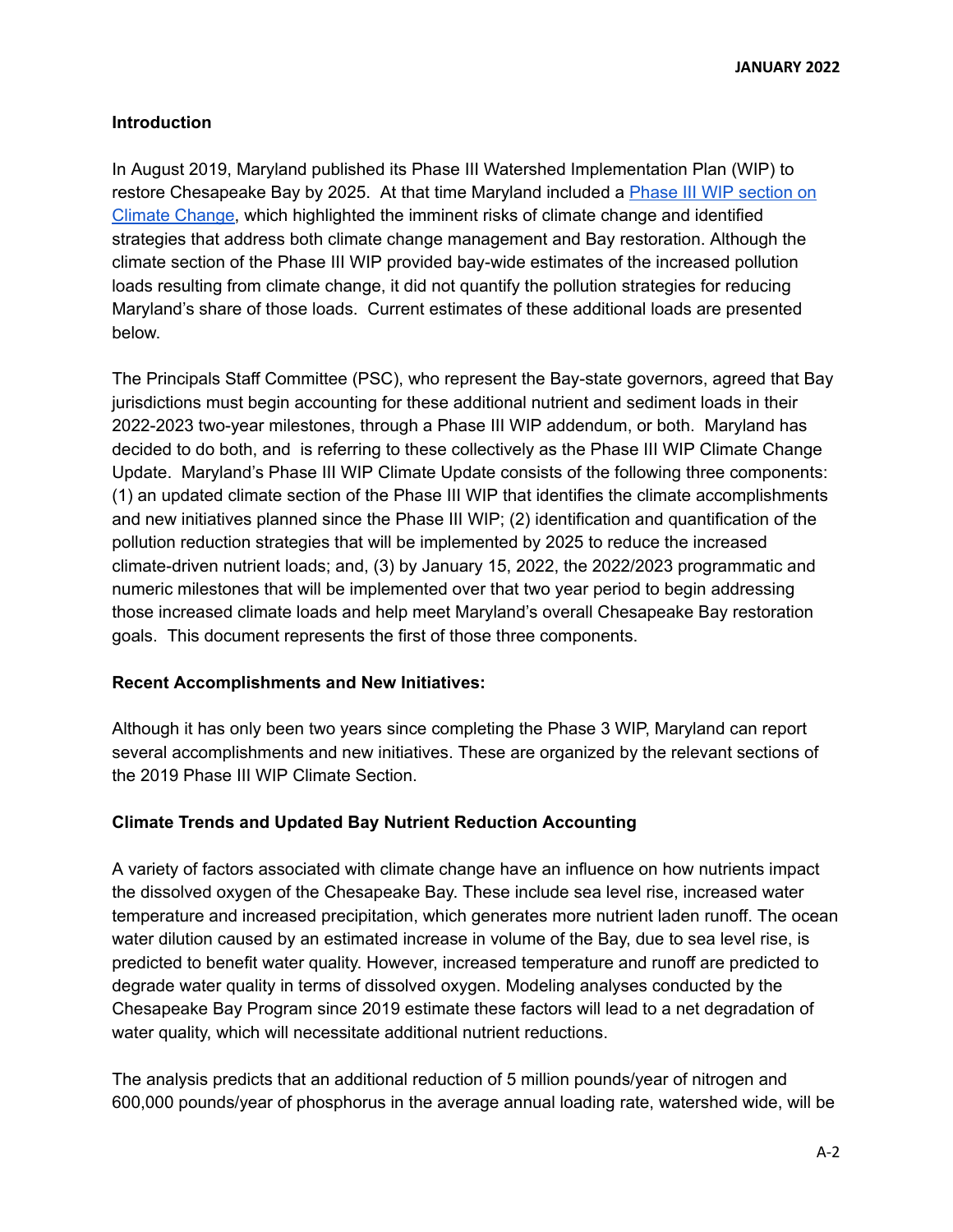needed in 2025 to meet the water quality goals. This is predicted to increase to approximately 10 million pounds/year for nitrogen by 2035. The Bay states have agreed to begin adopting pollutant control strategies in 2021 to account for the reductions needed to offset these impacts caused by predicted climate change out to 2025. The following table shows the additional nutrient reductions by state.

| <b>State</b>                | <b>Nitrogen</b><br>(million lbs/yr) | <b>Phosphorus</b><br>(million lbs/yr) |
|-----------------------------|-------------------------------------|---------------------------------------|
| <b>District of Columbia</b> | 0.007                               | 0.001                                 |
| <b>Delaware</b>             | 0.039                               | 0.003                                 |
| <b>Maryland</b>             | 1.142                               | 0.111                                 |
| <b>New York</b>             | 0.399                               | 0.044                                 |
| Pennsylvania                | 1.811                               | 0.095                                 |
| Virginia                    | 1.589                               | 0.337                                 |
| <b>West Virginia</b>        | 0.000                               | 0.009                                 |
| TOTAL                       | 4.986                               | 0.599                                 |

# **Predicted Additional Reduction in Average Annual Loads to the Chesapeake Bay Needed to Meet Water Quality Goals that Account for Climate Change in 2025**

A strategy for achieving the additional reductions is provided in Maryland's Phase III WIP Load Allocation Addendum (Section I.A.).

As noted above, one of the primary threats posed by climate change to meeting water quality goals for Chesapeake Bay is increased precipitation. The 4th National Climate [Assessment](https://nca2018.globalchange.gov/chapter/18/) predicts increasing rainfall intensity in the Northeast U.S. as a result of climate change, particularly in the winter and spring seasons. Increased flooding is an indicator of this threat. Recent research findings suggest that a third of the \$200 billion in flood damages over the past thirty years is due to climate change's effect on precipitation. This finding was published in the [Proceedings](https://sitn.hms.harvard.edu/flash/2021/climate-change-tied-to-a-third-of-recent-flood-damage-in-u-s/) of the National Academies of Sciences and is summarized in the figure below.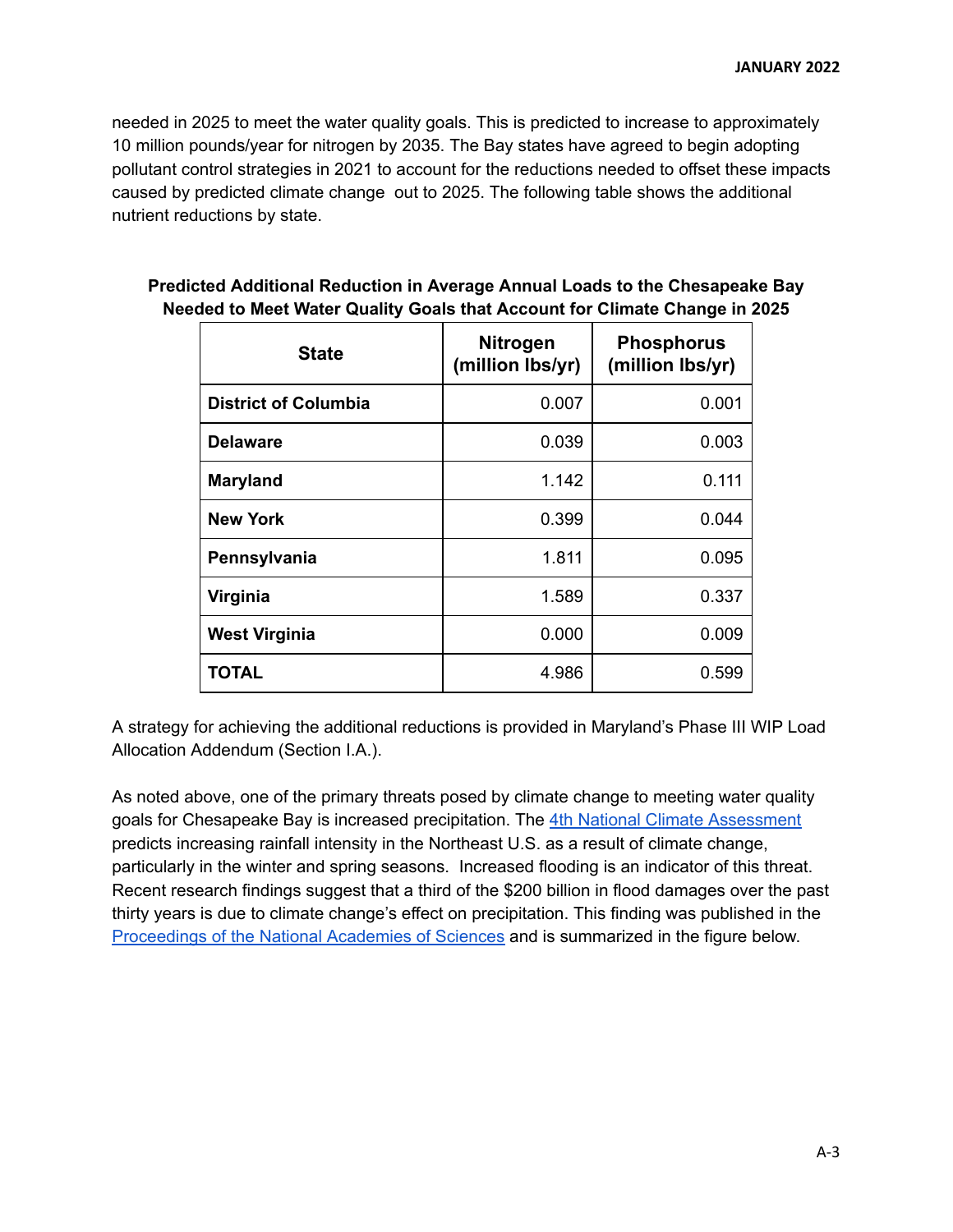

# Contribution of historical precipitation change to US flood damages

#### **General Strategies**

#### **a. Climate Science and Research**

Anticipated changes in precipitation due to climate change is a key driver of impacts to the Chesapeake Bay. For this reason it has been a priority for research and development.

**Understanding Historical Changes in Storm Events. NOAA Atlas 14 Precipitation Statistics Update:** Maryland has secured funding and a contract to update these important storm event statistics. This information is a primary basis for BMP design.

**Probable Maximum Precipitation (PMP) estimates for Dam Safety:** Maryland has secured initial funding to begin updating the PMP estimates that determine dam design standards. In addition to public safety, this will prevent breaches that damage streams and discharge pollutants. Dams are associated with some smaller urban stormwater and agricultural BMPs.

**Predicting Changes in Future Storm Events:** Several studies have been conducted to assess how the intensity, duration and frequency (IDF) of precipitation events (storms) might change in the future. This information will enable the assessment of impacts and development of adaptation options.

- Tetra Tech, [Jonathan](https://cbtrust.org/wp-content/uploads/Grant16928-Deliverable11-FinalProjectReport_120820.pdf) Butcher<sup>1</sup>. The study projected rainfall statistics for each of Maryland's 74 Atlas 14 stations for the years 2055 and 2085. These were used to assess the impacts and design implications for 1) Bioretention and extended wet detention BMPs, 2) Culverts and roadway flooding risk, and 3) Stream channel stability.
- Eastern Shore Land [Conservancy](https://www.eslc.org/wp-content/uploads/2020/01/ExtremePrecipitationReport.pdf). Charochak, et al.<sup>2</sup> The study developed rain intensity and depth curves for the Eastern Shore of Maryland as a 30-year average

 $1$  Butcher, Jonathan, [Climate Impacts to Restoration Practices – Project Report](https://cbtrust.org/wp-content/uploads/Grant16928-Deliverable11-FinalProjectReport_120820.pdf), Prepared for the Chesapeake Bay Trust, September, 2020.

<sup>&</sup>lt;sup>2</sup> Charochak, Michelle and James Bass, [Preparing for Increases in Extreme Precipitation Events in Local Planning](https://www.eslc.org/wp-content/uploads/2020/01/ExtremePrecipitationReport.pdf) [and Policy on Maryland's Eastern Shore](https://www.eslc.org/wp-content/uploads/2020/01/ExtremePrecipitationReport.pdf). A report prepared for the Eastern Shore Climate Adaptation Partnership by Eastern Shore Land Conservancy, 2019. Principal technical investigator, Dr. Kaye L. Brubaker, University of Maryland.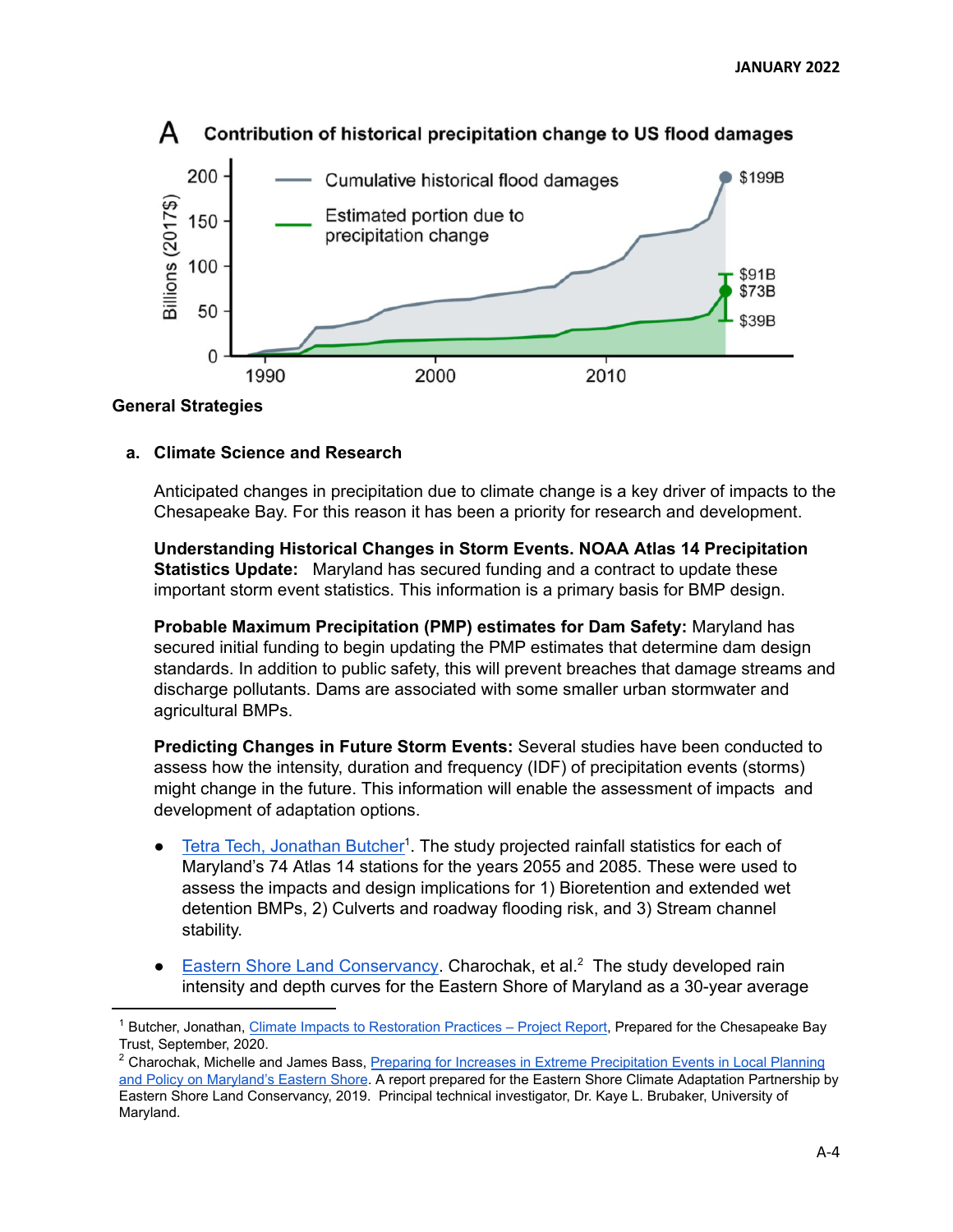centered on the period 2040 -2070. The study provided seven extreme precipitation policy recommendations for local communities.

• Chesapeake Bay Program, [RAND/Carnegie](https://midatlantic-idf.rcc-acis.org/) Mellon/Cornell<sup>3</sup>. The project has developed projected probabilistic IDF curves for the Chesapeake Bay watershed states, which are hosted on the Mid-Atlantic Regional Integrated Science [Assessments](https://midatlantic-idf.rcc-acis.org/) [\(MARISA\)](https://midatlantic-idf.rcc-acis.org/) website.

**Maryland's Plan to Adapt to Saltwater Intrusion and [Salinization](https://planning.maryland.gov/Documents/OurWork/envr-planning/2019-1212-Marylands-plan-to-adapt-to-saltwater-intrusion-and-salinization.pdf):** Over the last century, the relative sea level in the Chesapeake Bay region has risen by about one foot, and is continuing to rise at an accelerating rate. This has a number of implications for the health of the Chesapeake Bay and associated management needs.

● Ongoing research is evaluating the potential for increased phosphorus loading from agricultural areas impacted by saltwater intrusion due to sea level rise. The Plan calls for the investigation of alternative crops, soil amendments, decision tools and farming practices as mitigation measures. The Plan also calls for research into the rate of loss of nitrogen and phosphorus from wetland soils and forested wetlands affected by saltwater intrusion, the rate of forest loss (due to combined effects of saltwater intrusion and sea level rise), and the longer term effects of ghost forests, migrating wetlands and new saltmarsh. Lastly, the Plan recommends a statewide wetland adaptation plan and the need to create wetland and forest migration corridors.

**Living Shorelines:** Maryland participated in securing grant funding and guiding consultants to research ways to increase the adoption rate of living shoreline methods for stabilizing eroding shorelines. One project involved social marketing research to assess what drives people's decisions on whether to adopt hardened shoreline or living shoreline practices. The second on-going project built upon the first to conduct research, design strategies, and improve materials to help shoreline property owners keep shorelines natural or adopt living shoreline methods of stabilization.

**Coastal Marsh Adaptation:** Maryland developed a grant funding proposal in 2020 to conduct a technical workshop to align research and management priorities for collaborative marsh adaptation to the impact of climate change. This project will consider how intentional marsh adaptation strategies can benefit Bay restoration goals.

#### **b. Local Engagement**

Public review of MDE a) Construction Stormwater General Permit, b) Industrial Stormwater General Permit.

Maryland Climate Adaptation and Resilience Framework: Local stakeholders were involved in the development of the draft Framework during 2020-21.

Maryland Climate Leadership Academy: MCLA will have hosted three virtual cohorts in 2020 (Summer, Fall, Winter) and four virtual cohorts by the end of 2021 (Spring, Summer, Fall, Winter). The Spring 2020 cohort successfully transitioned to finish virtually after

<sup>3</sup> Miro, M., DeGaetano, A., Samaras. C., Romita Grocholski, K., López-Cantú, T., Webber, M., Eck, B. (2021). "Projected Intensity-Duration-Frequency (IDF) Curve Tool for the Chesapeake Bay Watershed and Virginia". Northeast Regional Climate Center.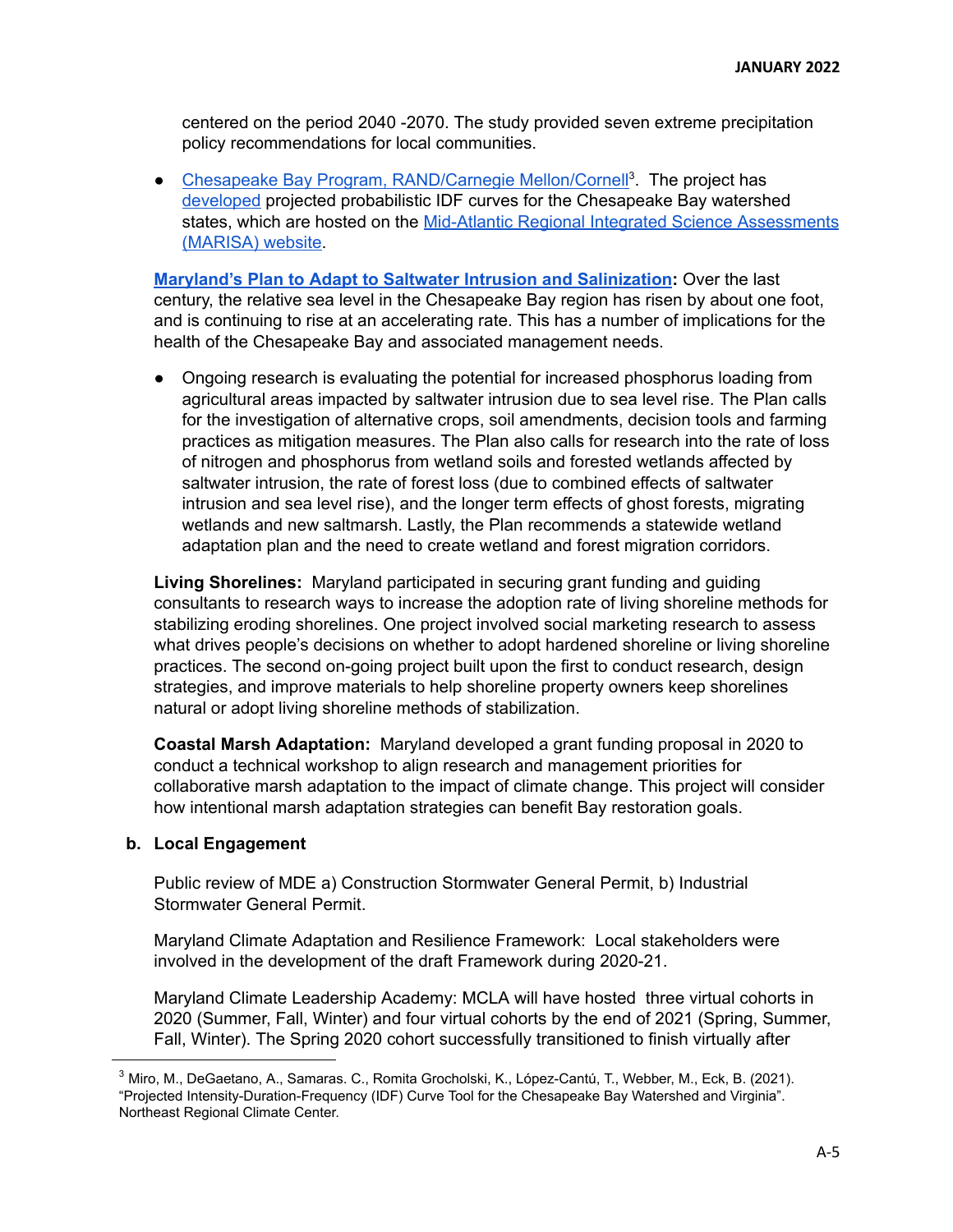COVID-19 prevented completing it in person as it had started. Four sector specific webinars developed and offered through the Academy. 1) Energy Efficiency and Conservation (Oct. 23, 2020); Clean Fuels and Transportation & Maryland Smart Energy Communities (Nov. 9, 2020); 3) Environment and Climate Tracking Tools (Nov. 13, 2020); and MEMA Hazard Mitigation Programs Webinar (April 7, 2021).

In 2020 MDE conducted design and construction workshops focused on small ponds to ensure these stormwater management and erosion and sediment control basins and their dams are resilient to changing climate conditions.

#### **c. Incentives and Funding**

In 2021, EPA approved MDE's revisions to the [Integrated](https://mde.maryland.gov/programs/Water/WQFA/Documents/FINAL%20WQ%20IPPS%20Rev%205.pdf) Project Priority System (IPPS) criteria that give credit for projects with climate change mitigation and adaptation co-benefits. The IPPS is used to score proposed projects that seek water quality capital grants and loans from MDE. Extra points are now provided for projects in communities that are part of the FEMA flood mitigation Community Rating System (CRS), in flood prone areas identified in local hazard management plans, to mitigate public health and safety from hazards posed by flooding and climate change or that more generally have climate mitigation, adaptation and resiliency co-benefits. These climate-related criteria apply to about \$230 million/year in grants and loans.

Resiliency through [Restoration:](https://dnr.maryland.gov/ccs/Pages/Resiliency-through-Restoration.aspx) This program, managed by Maryland DNR, has funded 19 nature-based community resilience for design, permitting, or construction since adoption of the Phase III WIP.

Coast Smart [Construction](https://dnr.maryland.gov/climateresilience/Documents/2020-Coast-Smart-Program-Document-FINAL.pdf) Program (CSCP): This program protects state funded infrastructure projects from climate impacts. The guidelines for this program were updated effective Sept. 1, 2020. The guidelines include the updated Coast Smart [Climate](https://storymaps.arcgis.com/stories/bd1ab6827c77457a9c6aec5ca1eb4af2) Ready Action [Boundary](https://storymaps.arcgis.com/stories/bd1ab6827c77457a9c6aec5ca1eb4af2) with a [mapper,](https://www.arcgis.com/home/item.html?id=93218f38c5014853bb308dacdaf23a9c) which increases the resiliency protective factor for the CSCP.

Maryland's Innovative [Technology](https://dnr.maryland.gov/ccs/Pages/funding/intechfund.aspx) Fund: The following climate research and development grants and seed investments have been initiated since the WIP was developed: Neighborhood Sun, DataKwip, Dynamhex, International BioRefineries, SolarCube, SVE Technology, ActiveCharge, Great Alga.

Water Quality and Climate Change Resiliency Portfolio: This project portfolio initiative is intended to line up projects to make Maryland more competitive for federal capital funding. The draft Resiliency Opportunity Zone Analysis (ROZ) targeting framework has been completed. The ROZ will be used to identify communities for developing area specific water quality and climate change project portfolios.

Building Resilient Infrastructure and Communities (BRIC): This new FEMA flood mitigation grant provides opportunities to install green infrastructure that both mitigates flooding and benefits the Chesapeake Bay. Since the WIP was developed, State agencies have begun aligning programs with this federal grant (\$0.5B available in 2020, \$2B in 2021).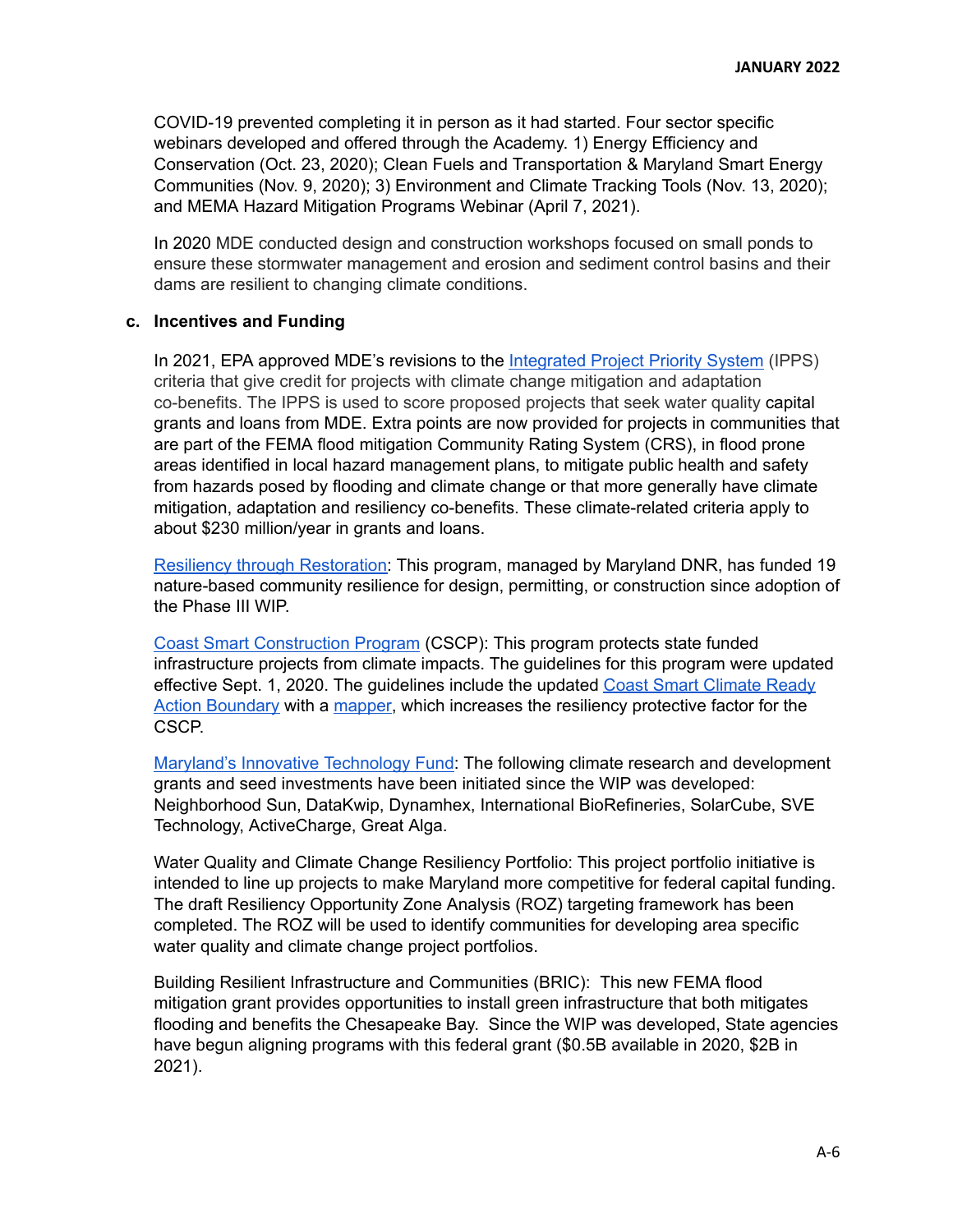Dam Emergency Repair Funding:The physical integrity of dams, which include some urban and agricultural BMPs, is vital to water quality protection in addition to public safety. MDE is actively exploring options for funding emergency dam repairs for private owners who lack the financial capacity. These include use of linked deposit mechanisms to help private borrowers receive lower interest rates from private lenders, partnering to generate environmental credits associated with the benefits of a dam removal, and partnering to install renewable hydropower generating capacity to help fund the dam upgrades.

The following funding initiatives are described under the "Legislative Initiative" section below: Resilience Authority and the Comprehensive Floodplain Management Program.

#### **d. Accountability**

The Maryland Coastal Adaptation Report Card, which includes fifteen indicators that measure progress on various climate adaptation and resilience goals, is planned for release by the end of the calendar year 2021. The indicators, and Report Card overall will provide a measurement tool for climate adaptation and resilience efforts in the coastal zone of Maryland, many of which are closely associated with Bay restoration.

See Maryland's Draft Climate Adaptation and Resilience Framework under the "Climate Change Plans and Strategies'' section below. The Framework provides direction, structure and accountability for implementing climate adaptation goals as one of its core elements.

#### **Strategies by Sector**

#### **a. Agriculture**

Further development of MDA's Healthy Soils Program, including:

- Two grants providing direct financial and technical assistance to producers to implement soil health practices. The first grant, funded by USDA, is fully obligated and MDA is working with federal partners to renew project funds. The second grant, funded by the National Fish and Wildlife Foundation (NFWF), is enrolling for Year 2 with ~3,500 acres to date. Both grants involve a data component to evaluate nutrient reductions and track soil health changes through multiple metrics.
- Establishment of the MDA Soil Health Advisory [Committee.](https://mda.maryland.gov/resource_conservation/counties/SoilHealthAdvisoryMembers.pdf) The Committee meets at least quarterly to guide the Department of Agriculture's program and incentive structure consistent with the goals of HB [1063](https://mda.maryland.gov/resource_conservation/counties/Ch_373_hb1063T.pdf).
- Partnering throughout the Bay watershed to increase outreach and funding assistance for soil health.

MDA is co-leading a state team at US Climate Alliance to focus on the role of natural and working lands as part of the climate solution.

Collaborating with MDE and DNR on best methods to account for soil carbon within the state's GHG inventory, as a co-benefit to best management practices.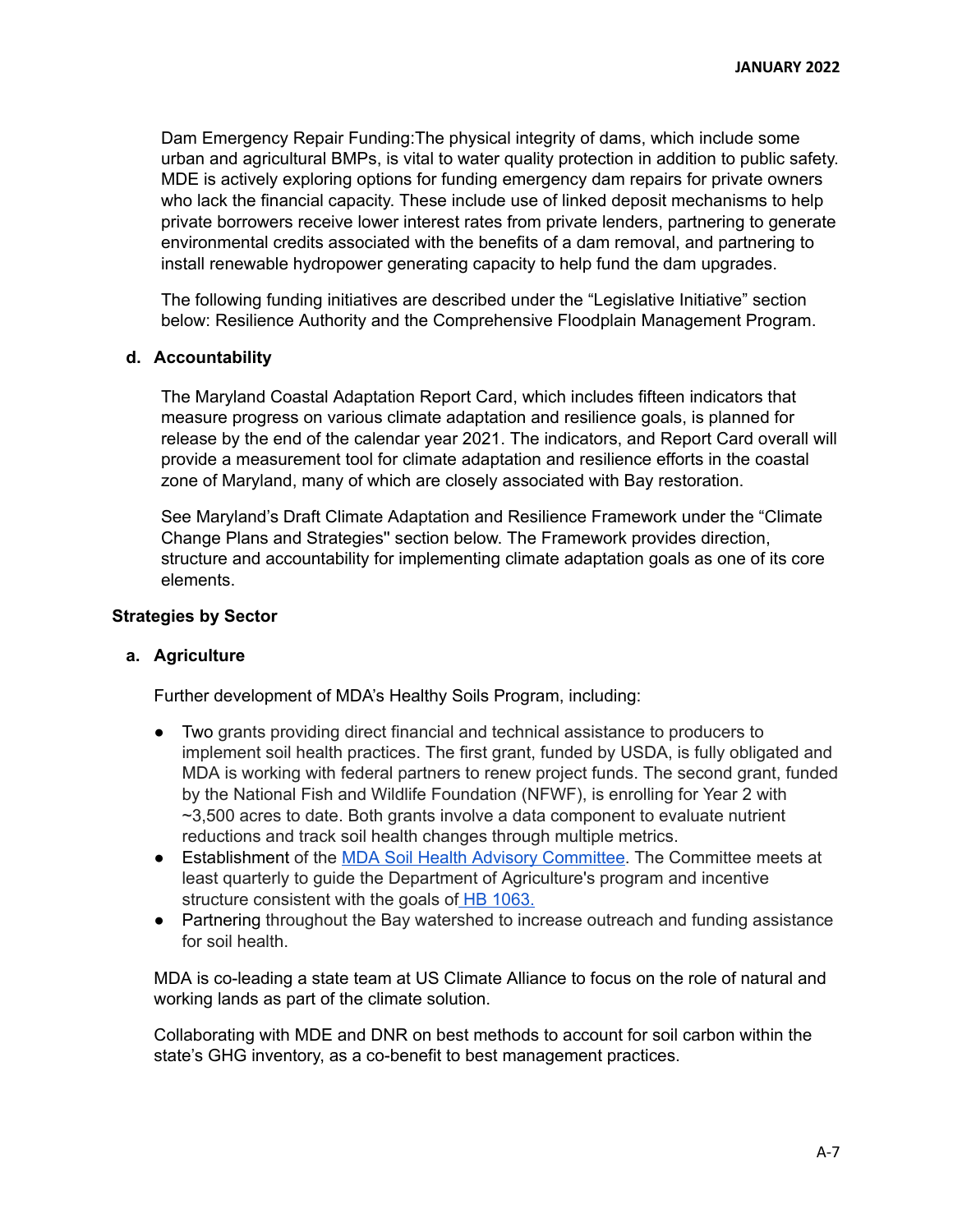MDA became the first state agency to endorse the U.S. Farmers and Ranchers in Action (USFRA) [Decade](https://usfarmersandranchers.org/join-the-movement/the-decade-of-ag-vision/) of Ag Vision.

Pilot Programs and Programmatic Expansion:

- Expansion of cost-shared eligible practices, encouraging the installation of woody vegetation in and along fields -serving as natural filters in order to improve water quality by filtering runoff and reducing soil erosion, as well as sequester carbon from the atmosphere and improve soil health, all while creating biodiversity and wildlife habitat.
- The department undertook a 2021 Conservation Buffer Initiative pilot to encourage and accelerate conservation buffers along streams and field ditches by offering more flexible contract lengths and site management than federal or state programs.

Maryland Clean Water Commerce Outcomes Project: Sand County Foundation partner-led Alternative Funding Arrangement (AFA) component of the Regional Conservation Partnership Program (RCPP). The project "will help scale up the pay-for-performance program and expand access to nutrient reduction funding to more producers, including historically underserved producers. Many of the practices and systems implemented by farmers to improve water quality in the Chesapeake Bay watershed will have climate co-benefits." [More](https://www.morningagclips.com/new-projects-focus-on-climate-smart-ag-equity-in-program-delivery/)

#### **b. Wastewater Treatment Plants**

Numerous local governments, with State financial assistance, have undertaken planning, design and construction of projects to reduce inflow and infiltration (I & I). This will help preserve future wastewater treatment capacity and effectiveness as climate change is predicted to increase I & I.

MDE is developing permit special condition language to manage for peak flow events and other threats associated with climate change.

#### **c. Onsite Sewage Disposal Systems**

MDE has invested effort into resolving emerging failures of bermed infiltration pond (BIP) onsite sewage systems, which are experiencing problems due to increased rainfall and water tables.

#### **d. Urban/suburban stormwater and E&SC**

Construction Stormwater General Permit (20-CP): In response to public comments on the draft Construction SW GP, the Department will address shifting expectations for engineers, and others responsible for sediment and erosion control by accounting for the impacts of climate change in terms of "the expected amount, frequency, intensity, and duration of precipitation", as the State's ESC Handbook and Design Manual are updated (see the amendments to the Stormwater Quantity Control Standards being proposed below) with new state standards. The Construction GP now allows the use of cationic chemical additives that promote the clumping of fine sediments, which increases the effectiveness of settling and filtering processes that control sediments. The Construction GP also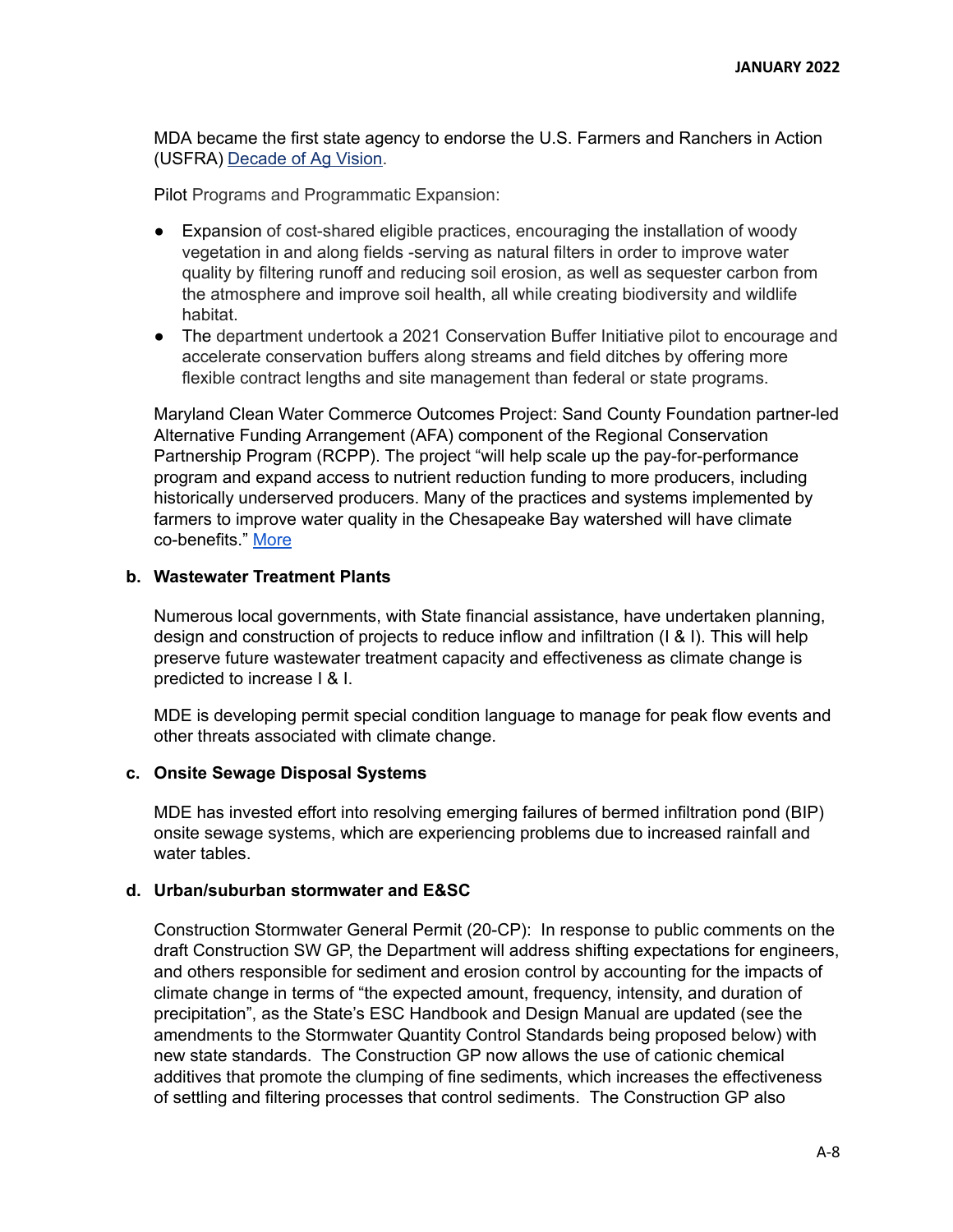includes the concept of Steam Protection Zones, consisting of a natural buffer from the site's earth disturbances to the edge of the stream and more robust control practices. The permit also requires a SWPPP to address pollutants that are not currently addressed in E&SC or SWM plans. Climate change will potentially increase runoff of these pollutants, and thus a renewed focus on all potential pollutants provides a more robust permit.

Industrial Stormwater General Permit (20-SW): The new Industrial GP calls for siting of new structures and stored material at higher levels to avoid flooding. In response to public comments on the draft Industrial SW GP, the Department will address adapting operations and updating pollution prevention measures based on ongoing changes in climate. The permit requires minimization of polluted discharges and ongoing monitoring for potential impacts from stormwater discharges. It also informs permittees that operations within the floodplain may require additional permit coverage and may justify flood insurance in those flood-prone areas, especially due to climate change effects on increased frequency of flooding.

Stormwater Phase I MS4 Impervious Cover Restoration Goals: The goals for future MS4 permits are to reach 40% restoration by 2030 and 50% by 2035, which is consistent with the Maryland's Phase III Watershed Implementation Plan and the overall pace local jurisdictions' restoration to date.

Stormwater Quantity Control Standards: 2021 [amendments](https://mgaleg.maryland.gov/2021RS/Chapters_noln/CH_641_sb0227e.pdf) to Maryland's Stormwater [Management](https://mgaleg.maryland.gov/2021RS/Chapters_noln/CH_641_sb0227e.pdf) Law required MDE to provide a plan to the Maryland General Assembly, by November 1, 2021, for updating the State's stormwater quantity controls standards and codified certain Bay Restoration actions. The report, Advancing [Stormwater](https://mde.maryland.gov/Documents/A-StorRMreport.pdf) Resiliency in Maryland (A-StoRM): Maryland's Stormwater [Management](https://mde.maryland.gov/Documents/A-StorRMreport.pdf) Climate Change Action Plan, includes the following:

- Precipitation Data: Plans to update historical storm event data (Atlas 14) and the latest information about forecasted storm event statistics that account for climate change.
- Plans for Updating Quantity Control Standards: The plan includes collaborating with local governments to clearly define a flooding event, and identify watersheds with flood prone areas. MDE will lead a stakeholder consultation process for updating Maryland's stormwater quantity control standards.
- Flood Management: The plan identifies the role of Maryland's 1976 Flood Hazard Management Act in an integrated stormwater and flood control management framework.
- Financial Considerations: The plan begins to lay out financial considerations for a comprehensive planning approach to preventing flooding before it occurs and minimizing its impacts where it cannot be prevented.
- Action Schedule: The plan provides a three-phase action plan covering the period from the present through 2023.

In addition to enhancing stormwater quantity controls, this process is intended to counteract the anticipated increased pollution impacts of climate change. This will likely be achieved by strengthening the resilience of stormwater controls and conveyance networks, improving stormwater control pollutant removal efficiencies, and by enhancing inspection and maintenance procedures. Incentives are also provided in the stormwater accounting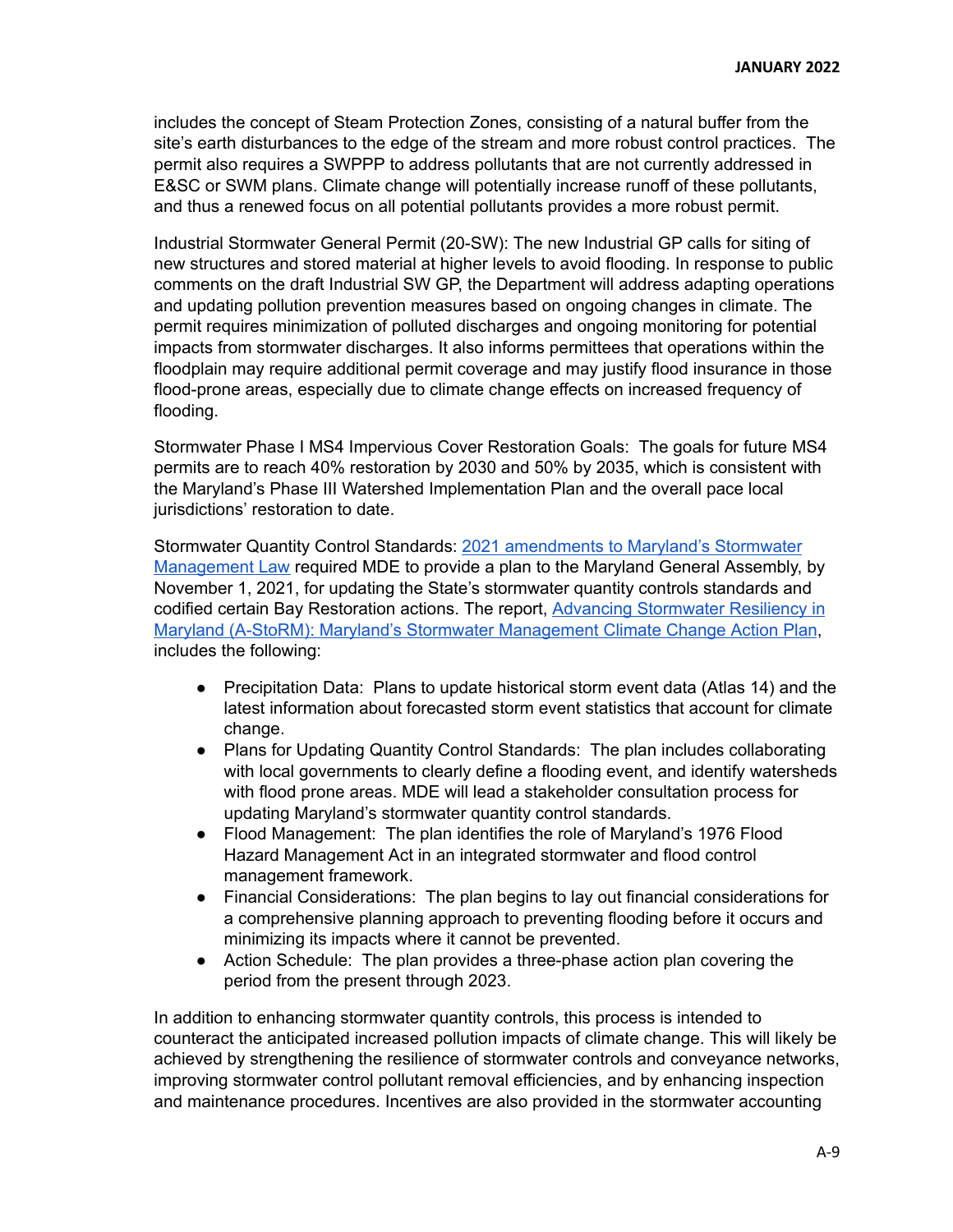guidance to capture more stormwater through green infrastructure practices that will treat and infiltrate stormwater runoff, while also providing carbon sequestration and flood prevention benefits.

#### **e. Conservation and Natural Working Lands**

Marylanders Plant Trees supported 5,293 trees and shrubs in 2019 and 3,781 in 2020. 2021 is still underway.

Natural Filters Program: Natural Filters program has a renewed focus on state land projects, working closely with DNR Park staff to assess watershed restoration needs and pursue successful projects.

See: The Tree Solutions Now Act under Legislative Initiatives.

#### **Legislative, Governance and Strategic Climate Frameworks**

#### **a. Legislative Initiatives**

Local Resilience Authority - Authorization [SB457](https://mgaleg.maryland.gov/mgawebsite/Legislation/Details/SB0457?ys=2020RS)/HB538 (2020). Local governments can establish resilience authorities that provide more flexibility to finance climate resilience projects. As an example, Charles County, Maryland, has adopted an authority and is considering using the authority to fund repair and enhancements to stormwater conveyance pipes that are failing widely across the County.

The Tree Solutions Now Act HB991 (2021) requires the State to plant 5 million trees in eight years, including 500,000 in urban underserved areas, starting in 2023. This is likely to result in planting between twelve and fourteen thousand acres by 2031. However, recent trends in land use change may offset these gains in forest area. Observing the trends of past Maryland Forest Healthy Surveys coastal forests are being impacted by sea level rise and salinization at a growing rate. The loss of coastal forest often results in the creation of wetlands, which partially mitigates the loss of forest carbon. Global Forest Watch forest change data indicates inland forest is also being lost, most likely to development. The Tree Solutions Now Act requires a study of recent trends in Maryland forests.

Department of Transportation Urban Tree Program SB359/HB80 Establishes a program to develop an urban tree program to replace trees removed during the construction of certain transportation projects.

#### Stormwater Management Law: Per amendments adopted per SB227/HB295 (2021):

● MDE is required to submit to the U.S. Environmental Protection Agency a Chesapeake Bay total maximum daily load phase 3 watershed implementation plan climate load allocation addendum to fully offset additional nitrogen, phosphorus, and sediment loads attributable to the impacts of climate change as determined by the Chesapeake Bay Program. MDE must also update 2-year milestones for 2022/2023 that identify actions during that period to make progress toward meeting the climate load allocation addendum goals in 2025.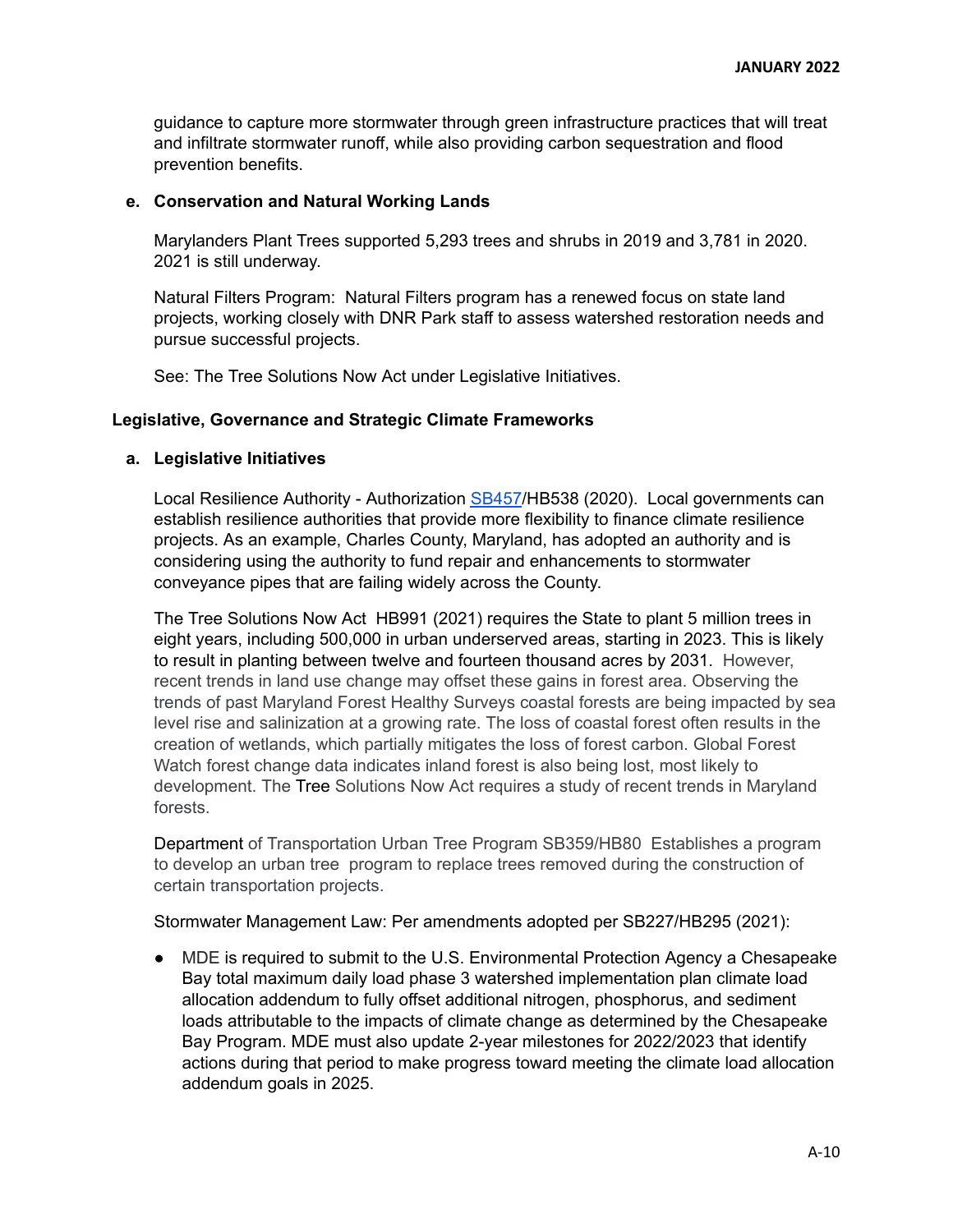● MDE was required, by November 1, 2021, to provide the Maryland General Assembly a plan for updating water quantity control standards, which will benefit water quality in addition to flood control. See: Advancing [Stormwater](https://mde.maryland.gov/Documents/A-StorRMreport.pdf) Resiliency in Maryland (A-StoRM) Maryland's Stormwater [Management](https://mde.maryland.gov/Documents/A-StorRMreport.pdf) Climate Change Action Plan.

Comprehensive Floodplain Management Program (CFMP): Between FY 2020 - FY 2022 Governor Hogan and the Maryland General Assembly authorized over \$34 million in capital funding for flood mitigation, which can have Bay restoration co-benefits.

#### **b. Governance Structures for Managing Climate Change**

New Climate Justice Subgroup of the Maryland Commission on Climate Change intended to ensure climate activities of the commission are just and equitable.

#### **c. Climate Change Plans and Strategies**

Maryland's Draft Climate Adaptation and Resilience Framework: The Maryland Commission on Climate Change's Adaptation and Resiliency Workgroup (ARWG) leading a process to develop a framework for implementing climate adaptation goals among five sectors: Human Health, Water Resources, Protecting Critical Infrastructure, Working Lands & Natural-Resources-Based Economics and Natural Resources & Ecosystems. In addition to the five sectors are three cross-cutting focus areas: Justice, Equity, Diversity & Inclusion, Local Government Action & State Service Delivery, and Climate Jobs & Training.

Maryland's Ocean Acidification (OA) Action Plan - 2020: This plan highlights the Chesapeake Bay WIP as one of two major strategies for controlling the causes of an acidification trend in the Chesapeake Bay.

Maryland's Plan to Adapt to Saltwater Intrusion and [Salinization](https://planning.maryland.gov/Documents/OurWork/envr-planning/2019-1212-Marylands-plan-to-adapt-to-saltwater-intrusion-and-salinization.pdf) - 2019: This plan provides research and adaptation recommendations based on Maryland-specific impacts of saltwater intrusion and salinization on Aquifers, Surface Waters, Agriculture, Coastal Wetlands, Coastal Forests and Infrastructure.

Under the leadership of the Maryland Department of Planning, State agencies are updating guidance for the Water Resources Element of Local Comprehensive Plans to ensure land use planning considers climate impacts to water quality and quantity.

Two Forest Stewardship Plans for drinking water reservoirs are being developed to increase climate adaptation of the protective forest around source waters, coordinating with Northern Institute of Applied Climate Science. These plans will inform other local government planning for watershed management in source water watersheds.

MDA, MDE and Harry Hughes Center, as the lead, will conduct an assessment in preparation for a study on Maryland agriculture's vulnerability to climate change, and identify the stakeholders who should be involved in planning for the future.

In 2020 MDE revised Maryland's Greenhouse Gas Reduction Act (GGRA) strategy to meet a new statutory goal of 50% reduction by 2030 from the 2006 baseline, which is a stretch goal beyond the statutory goal of 40%. The GGRA strategy includes many carbon